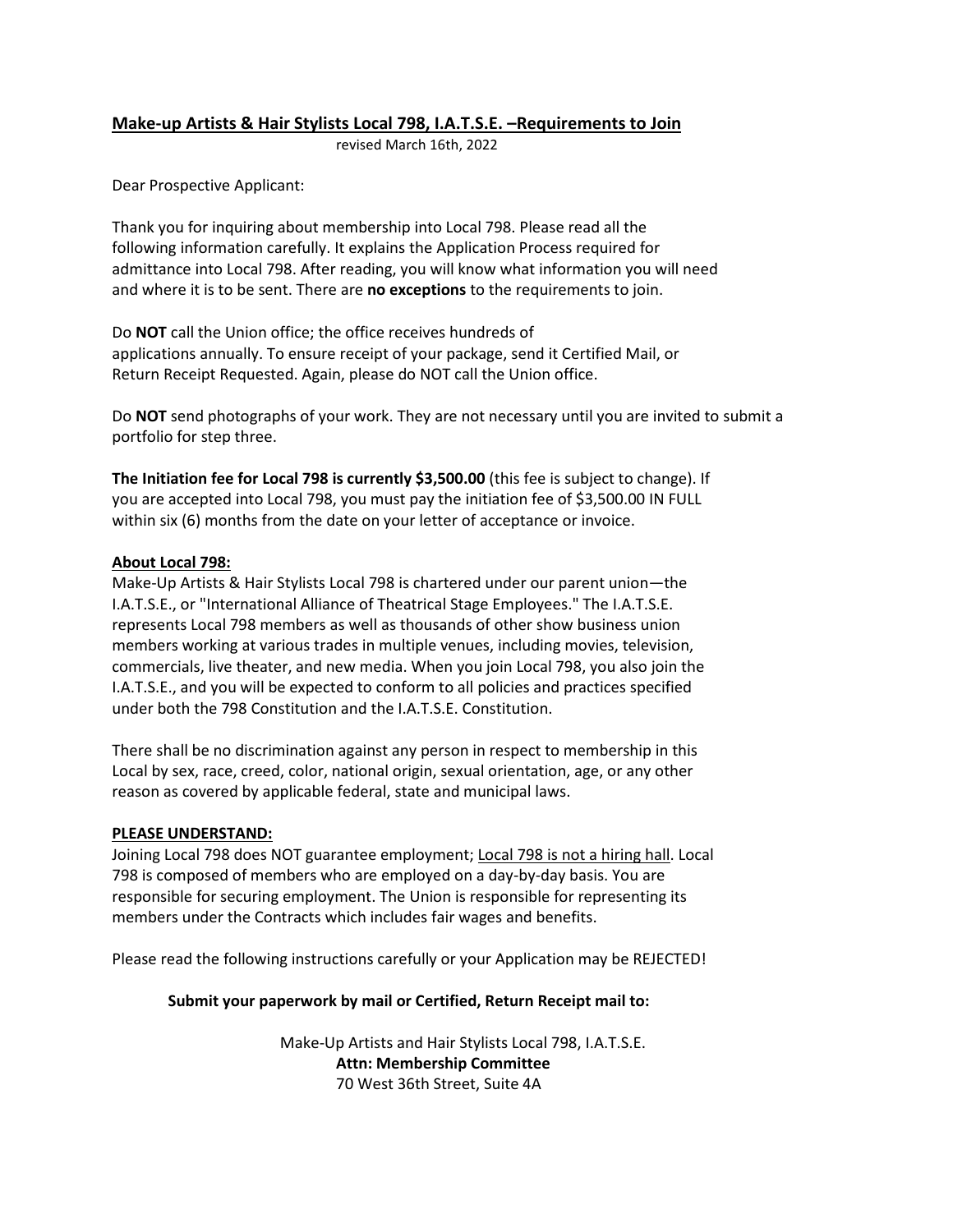#### New York, NY 10018

Applications are accepted TWO times a year, from JANUARY 1st through JANUARY 31 $^{\rm st}$  and JUNE 1 $^{\rm st}$ through JUNE 31st. **No Applications will be accepted outside of those time windows**!

#### **Requirements for APPLICATION TO MEMBERSHIP in LOCAL 798:**

#### **STEP ONE: APPLICATION SUBMISSIONS PACKETS to include:**

All paperwork, including your resume and cover letter, must include your legal name. Please don't submit 'stage names'. **We need your legal name on everything!** 

**Do not submit original documents because they will not be returned to you.** You can only apply for **ONE CRAFT**. You **must choose** to apply as either a *Make-Up Artist* **OR** *Hair Stylist*. You cannot choose both. If you are rejected and want to reapply, you must resubmit everything again. **Therefore, make sure to submit copies**.

**1. COVER LETTER:** A brief Cover Letter stating what you are applying for: Make-Up Artist OR Hair Stylist.

#### **Your Cover Letter must state the following:**

Explicitly state: "**All of the photocopies of the documents are "true copies" of the originals.**"

The cover letter must be typed, signed with your **Legal Name (not a stage name or nickname)**, and include your current address, telephone number AND email address. It is your responsibility to notify Local 798 by mail if you have a change in address, telephone number or email address.

**2. RESUME:** Submit a clear and concise resume that details all credits you may have in the entertainment field that are included under Local 798's contracts only. Also include any pertinent education you have received for your craft. **Use your legal name; do not use a stage name or nickname.** 

#### **Resumes should reflect credits in your chosen craft only.**

As non-union, your credits may be for both Hair and Make-Up. **On your resume, keep your job credit BUT only list the craft you are choosing**. You cannot switch crafts once your paperwork is submitted. **Your telephone number and email address must be on your RESUME**. If you have a website, make sure to put the website address on your RESUME.

**Please include the names and contact information of the people who wrote your reference letters for your application submission under "References" on your RESUME.** 

**3. NOTARIZED SIGNATURE: The signature on the TERMS and CONDITIONS of Local 798 Application Process must be included and notarized. The form must display your legal name**. The Terms and Conditions of Local 798 Application Process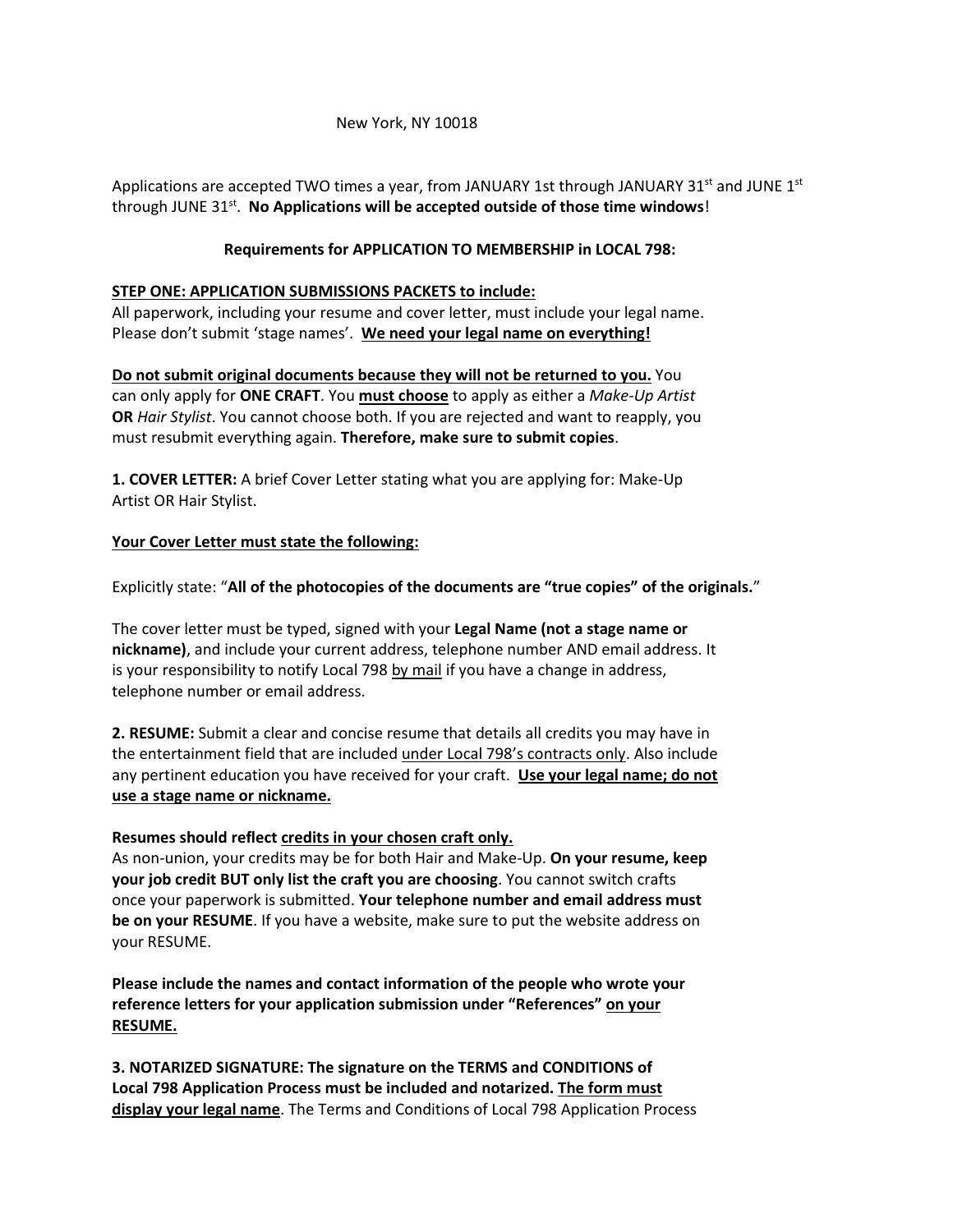acknowledges that you understand and agree to the timetable and stipulations of our enrollment process.

(You do not need to notarize all the other documents you are submitting.)

**4. PROOF of AGE and CITIZENSHIP**: A **copy** of your valid Driver's License or State photo I.D., Passport or Birth Certificate that proves you are of legal age to engage in gainful employment within the Jurisdiction of Local 798. If you are not a U.S. citizen, you must supply a **notarized copy** of your valid work/residency visa and a **copy** of your valid passport.

**5. PROOF of 18 MONTHS RESIDENCY in LOCAL 798's JURISDICTION**: This is in accordance with the I.A.T.S.E. Constitution. We need at least two documents for residency – **copies, not originals**.

**EXAMPLES**: Car Registration, Utility Bills, Rental Agreement, Mortgage Bill, Telephone Bill. You can submit **copies** of your Bank Statements or Tax Returns, but make sure all the private financial information is crossed out. In order to prove that you have lived within Local 798's jurisdiction for a minimum period of 18 months, include dates on your **copies** that go back at least 18 months chronologically up until the present date. The Jurisdiction of Local 798 is on https://www.local798.net Click on "OUR JURISDICTION".

#### **Please use a highlighter to circle the following items:**

- •Document name
- •Your address listed
- •Your name
- •All pertinent dates that serve to prove your residency

## **6. LICENSE & EDUCATION:**

**Hair Stylist applicants**: A copy of your Cosmetologist license and / OR a copy of your Barber license is required. A natural hair styling license will not be considered as a primary license.

**Make-Up applicants:** If you have a copy of a school Diploma or Certificate of Completion for make-up school/art school classes/theatre/fine arts, please include.

**7. REFERENCE LETTERS: Include within your application package:** Must have three letters of reference from within the entertainment field, preferably from people in your craft in the Entertainment industry. Make sure ALL reference letters have a name, title, phone number & address. We will contact your references to verify information. Do NOT email your letters of reference to us; include them with your submission.

**8. PROOF of 180 DAYS PAID WORK**: Submit Proof of a minimum of 180 paid days in chronological order of the last 4 consecutive years in your chosen craft (**This added year is due to the COVID shutdowns in 2020 and will be reduced to 3 years in 2024**): (a) **Copies** of your Payroll or Production Company Pay-stubs and/or:

(b) **Copies** of Invoices with a Production Pay-stub attached to the invoice and/or;

(c) **Copies** of Call Sheets, FRONT & BACK (NOT PRELIMS). Some Call Sheets are only

one page, but your name and title must be TYPED IN BY PRODUCTION along with rest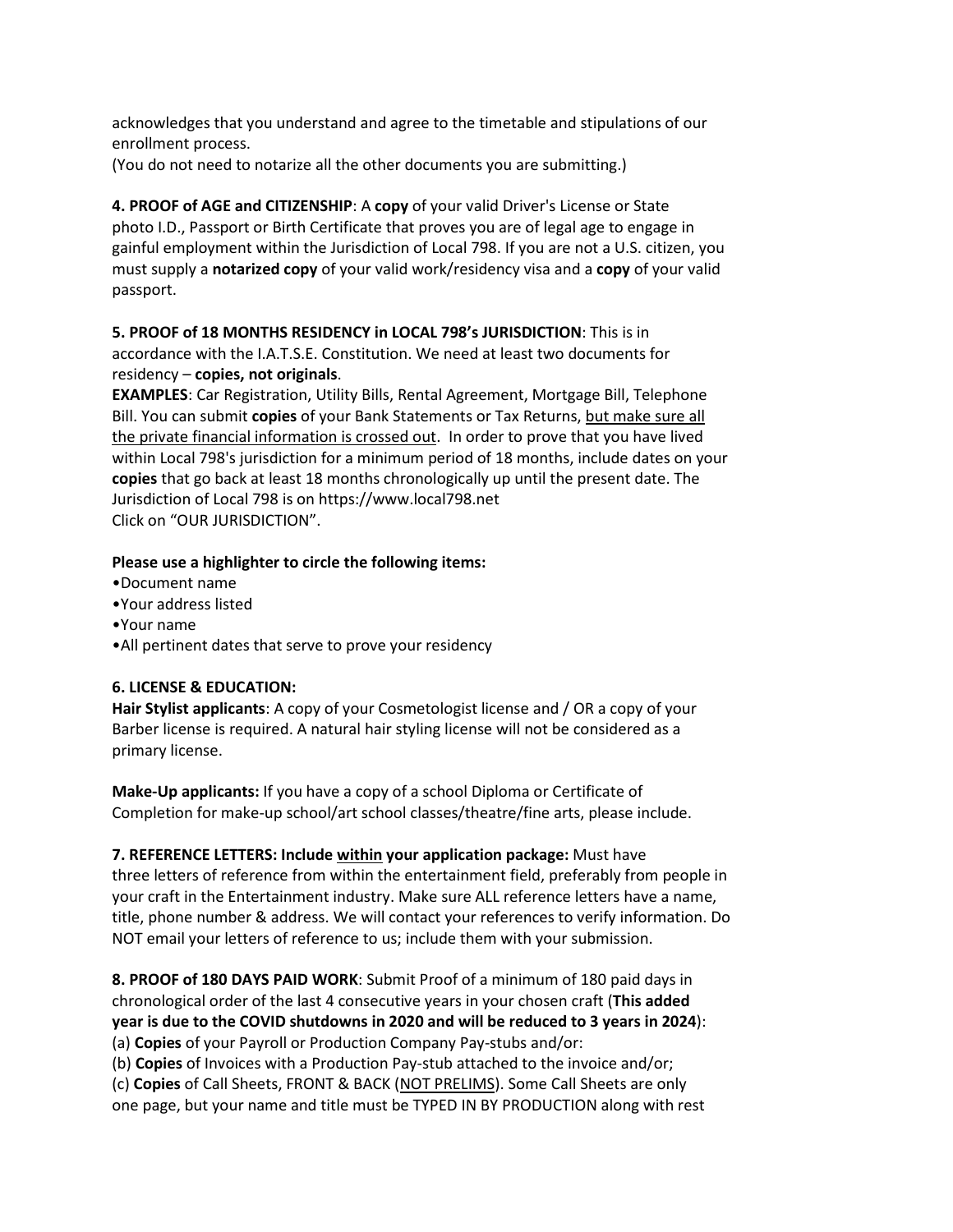of crew members on all Call Sheet submissions and/or: (d) **Copies** of Network payroll sheets. Must include a signed letter on the company letterhead stating you worked the days on the payroll sheet(s).

# **Insert a Table of Contents before your PROOF OF 180 DAYS. Here's an example: PROOF OF DAYS**

## **Table of Contents:**

"Action Adventure Guy - Indie Movie Prods Co. - Call sheet copies - 55 days "Channel 5 Action News" - Channel 5- - Paystub copies (circle days on each)- 35 days "Valentine's Day Concert" - City Opera House - Invoice AND Pay-stub copy – 12 days

**For Regional or Summer Stock Theater Internships**: Up to **60 days** of the 180 days total "Proof of Work" requirement may be from **paid** work **running shows** during an internship program. You must have been **paid** for the internship, provide a **written description** of the internship, as well as provide the **show calendar** for each production for this to be accepted as part of a "Proof of Work" submission.

**Whether you choose to submit copies of Payroll, Production company Pay-stubs, Call Sheets, or Theatrical Schedules, please be sure to use a highlighting pen to circle the following items**: Production Company - Project name - Your name - Your job title – Dates - Number of Days worked. (If number of Days isn't listed, **write the number of days & circle it**. **We do not convert how many hours you worked into corresponding days.** That is the applicant's responsibility to label clearly on their paystubs.)

## **Please note, the following are NOT acceptable as Proof of Work**:

Personal checks - Cash receipts - Invoices without attached Pay-Stubs - Personal calendars - Emails/letters saying you are/were hired.

Remember: **Proof of Days** must be for Film, Television, Commercials, Theatre or Video. These classifications are covered under Local 798 Contracts. **Your paid work can be on non-union film, television, theatre etc**.

Print/editorial/photo shoots, weddings, salon work, teaching in craft, haunted house venues, theme parks, and wax museums are **NOT** considered work covered under Local 798 contracts.

# **STEP TWO – APPLICATION SUBMISSION PACKET SCREENING**:

Once your application is received by the office, it will be reviewed by the Membership Committee. This Committee consists of Local 798 members who will screen your application submission packet for the requirements listed. They do not work at the Local 798 office, so please do not call the office. All references will be checked. Your application will automatically be rejected if:

- •It is incomplete
- You have falsified any information and/or
- You were expelled from another Local Union within the I.A.T.S.E.

After your application submission packet has been reviewed by the Committee, you will either be accepted for or denied an interview. You will be informed **via mail by the end of March/April** (first application window) **or July/August** (second application window) if you were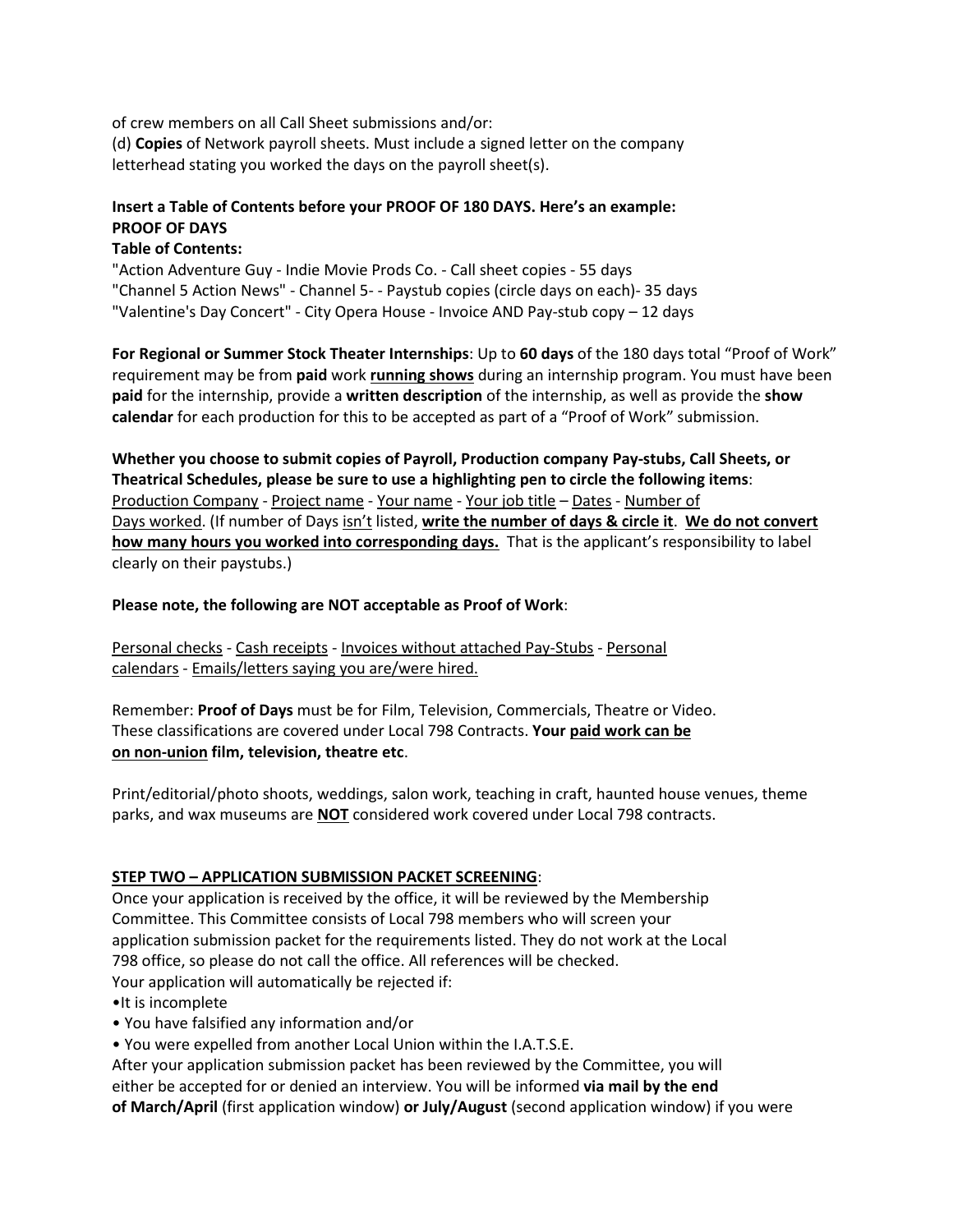rejected or accepted for an interview.

#### **STEP THREE - THE INTERVIEW:**

If accepted for an interview, you will receive:

- 1. Information regarding the interview: **Conference Call** date and time
- 2. An RSVP form to accept the Interview.

3. The RSVP must be **mailed** back to the office postmarked no **later than the date marked on the RSVP Letter**.

RSVPs postmarked after that date will be rejected.

If you are unable to make your interview due to an emergency, please contact the Membership Committee ASAP or you will have to reapply and resubmit ALL necessary documents during the next application window. Interviews happen only twice a year.

**Interviews** are conducted between April-May and August of the present year (depending on submission window). Your acceptance letter will inform you of the date and time of your **Conference Call** interview. Local 798 members from your chosen craft will conduct the interviews. You must be reachable by the phone number you provide on your RSVP on time. **If we are unable to reach you, you may be rejected**. A reasonable explanation may be permitted by the Membership Committee.

For the **Conference Call Interview**, the Membership Committee prefers a Website Portfolio at this time - We will no longer accept Book Portfolios or Flash Drives. Website Portfolios **must include a Resume with the names and contact information of the people who wrote your reference letters for your application submission under "References". The Website must also include clearly labeled photo galleries with ALL of the requested portfolio requirements for your interview.**

Your website portfolio must show two examples for each category. Be sure to organize and label your portfolio, instead of including everything you have at random. **You must clearly label each of your portfolio photos with the category they are representing.** 

Before/after shots or process shots are required whenever possible, but all photos **must show the work clearly** and should **not be retouched or photoshopped in any way.** Digital thumbnail photos MUST have the ability to be enlarged to be viewed clearly in detail. Having loose photos or digital photos that cannot be viewed clearly will result in rejection.

**MAKE-UP APPLICANTS –** All artists applying for membership must submit a portfolio showing their ability to perform makeup and color correction on a **variety of different skin tones and types**. Please include examples of the following along with any other portfolio photos that showcase your range and ability. **A minimum of 2 different looks per category with corresponding pictures is required.**

- Straight & Corrective
- Beauty/Fashion
- Character example: Fantasy, frozen, villain, futuristic, street bum, etc.
- Period Make-up Pick two periods from the following list and create a look: 1800's, 1920's, 1930's, 1940's, 1950's, 1960's, 1970's, and/or 1980's. **Label the period**. Provide research/references used and be prepared to discuss your references for this work.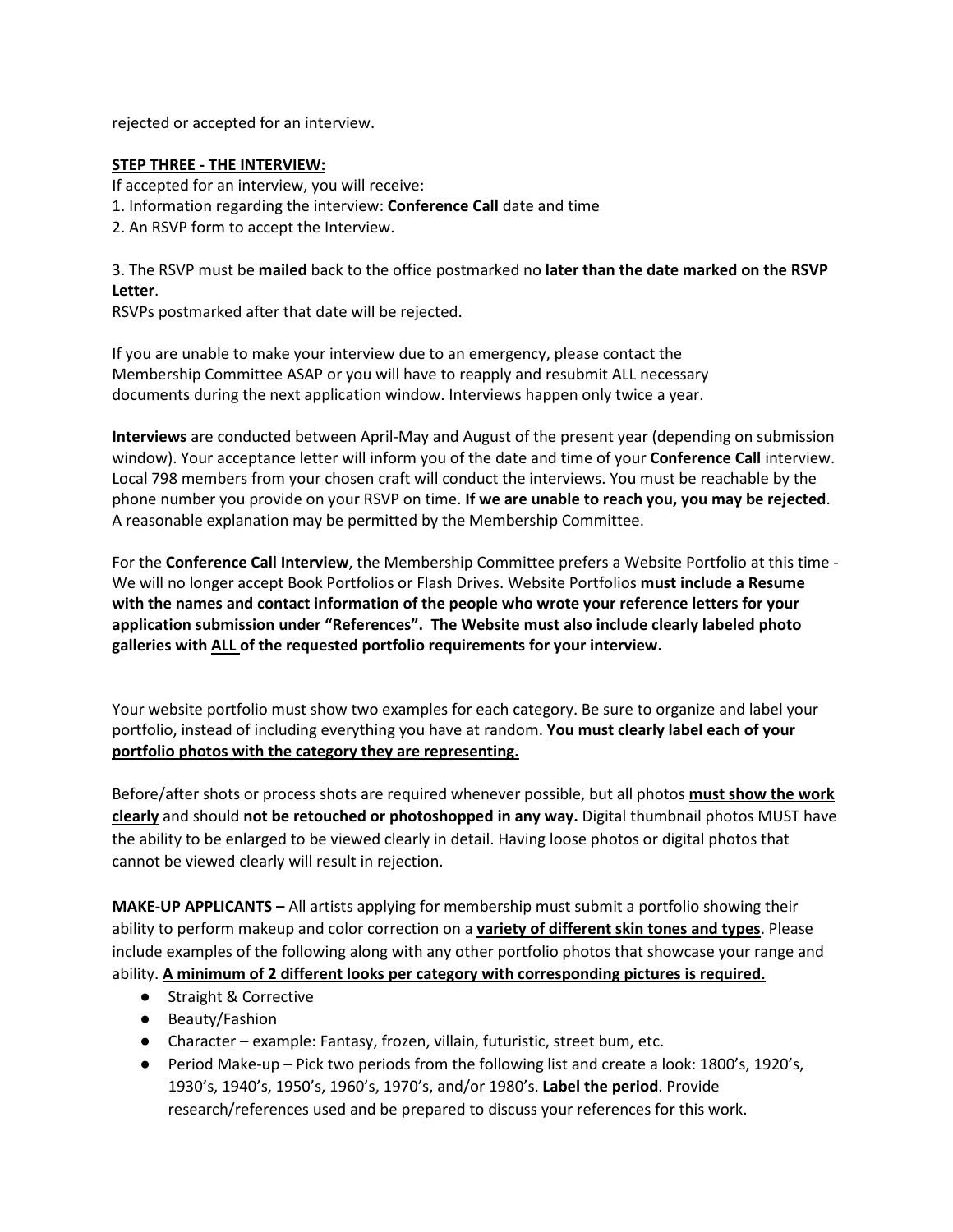- Aging with Highlight/Shadow as well as Stretch/Stipple with 2 different looks.
- Facial Hair (Defined as Mustaches, Beard, and Sideburns) Must show examples of at least two out of the three above mentioned facial areas and represent **BOTH**: A) Lace piece application **AND** B) Hand-laid facial hair (showing different hair textures)
- Bald Cap Pictures of the **front, back, and both sides.**
- Basic FX An example of each: Dirt, Sweat, Scars, Burns, Cuts, Bruises, Scabs. You may mix examples together in demonstration photos if no work/on set photos are available. **Must look camera ready.**
- Tattoos Application, Coverage, and Alteration

**HAIR APPLICANTS-** All Hair applicants applying for membership must submit a portfolio showcasing their ability to cut and style **on different hair textures and types**. Please include examples of the following along with other portfolio photos that showcase your range and ability. **A minimum of 2 different looks per category with corresponding pictures is required.**

**Requirements for Hair Stylist Portfolio** (Defined as an applicant with a valid Cosmetology License): Should be shown on a range of hair types and textures

- Beauty/Fashion
- Character hairstyle example: fantasy, villain, street bum, frozen, burnt/singed, etc.
- Aging with color and/or pieces. natural and realistic looking (Camera ready)
- Period hairstyles Men & Women (Pick two from the following periods and create a look: 1800's, 1920's, 1930's, 1940's, 1950's, 1960's, 1970's, and/or 1980's). **Label the period**. Provide research used and be prepared to discuss your references for this work.
- Men's haircuts Provide a minimum of 2 men's haircuts on a **variety of different hair textures** (provide front back and side views)
- Wig Work Showing examples of styling and application on people, not on the block

**Requirements for Barber Portfolio** (Defined as an applicant with a valid Master Barber License): Should be shown on a range of hair textures and types

- Cutting On a **variety of different hair textures and types** (provide front back and side views)
	- o Taper
	- o Fades (low, med, or high)
	- o Caesar (all one length)
	- o Edge lineup (hairline and beard)
	- o Longer men's cut such as men's shag or mullet
	- o Afro or flat top cut
- Hair styling:
	- $\circ$  Period work (Pick two from the following periods and create a look: 1800's, 1920's, 1930's, 1950's, 1960's, 1970's, 1980's and/or 1990's) **Label the period**. Provide research used and be prepared to discuss your references for this work.
	- o Blow drying technique such as pompadour or 1970s feathered look.
	- $\circ$  Use of hair enhancements such as color sprays or fibers to fill in the hair. (Must Provide before and after pictures)